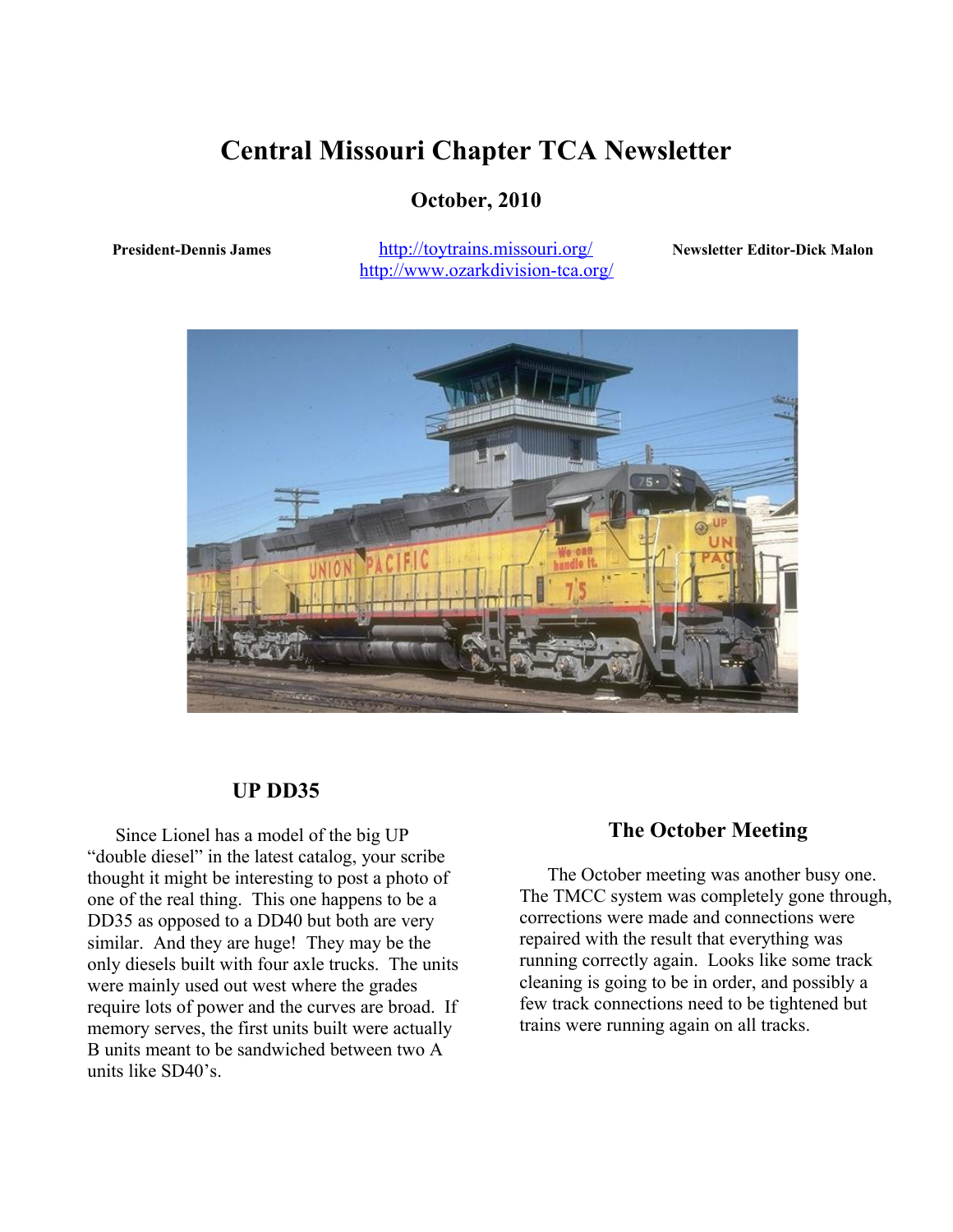There were some unusual trains on the layout. Pete brought some interurban cars, and Chuck Madiger had a neat little armored Army train. We thought maybe there was something wrong with Gary's set of Santa Fe FT's but after the TMCC was reconnected it ran just fine

 A short business meeting was held. The November 20 show was discussed. Your scribe reported that he had taken about 40 flyers to the Boeing meet and they were all taken. A discussion was held on where else to take them. Your scribe suggested that he would E-mail out a copy of the flyer to everyone so they could make copies and take them wherever they thought might be helpful. Dennis is going to have a considerable number copied at Kinko's and take them to all the shops in St. Louis.

 All of the arrangements have been made for the Knight's Hall. President James reiterated the need for all able bodies to be at the clubhouse and the Knight's Hall both Friday night and Saturday afternoon for the moves. Ruben will make arrangements for the van. Advertising was discussed and those present decided to continue with the radio ads on KXIX and KRES, and the ads at the Tribune. Your scribe also sends information to the local radio stations, the entertainment section of the newspapers, and the City calendar of events. Other suggested locations were bulletin boards at antique malls and churchs.

 Several new members were present for the meeting. And an initial discussion was held regarding a Christmas party. It most likely will be held the first week in December in lieu of a regular December meeting. Stay tuned for more information.

## **Union Pacific 844**

 The UP 844 was back and forth through mid-Missouri in early October. Several club members were out chasing it. Pete got a spectacular photo as it went by at full speed and with full smoke.

#### **New MTH Catalog**

 By the time you read this newsletter there will be a new MTH catalog out-2011 Vol I. It will be available on-line around the middle of the month. The hard copy, if you can find one, won't be available until after the York meet later in October.

#### **Off To York**

 Several of our club members are off to York for their first time. We will most likely be regaled by stories of their adventures when they get back with their arms full of trains and empty bank accounts.

#### **Speaking of Meets**

 There won't be much happening in terms of meets until just before our meet in November. But there will be lots going on after that.

> November 13, 2010 Gateway Division fall meet Trinity Lutheran Church 14088 Clayton Rd Ballwin, MO

November 20, 2010 Central Missouri Chapter swap meet Knights of Columbus Hall 2525 N. Stadium Blvd Columbia, MO

November 27 & 28, 2010 Great Train Expo Gateway Center Collinsville, IL